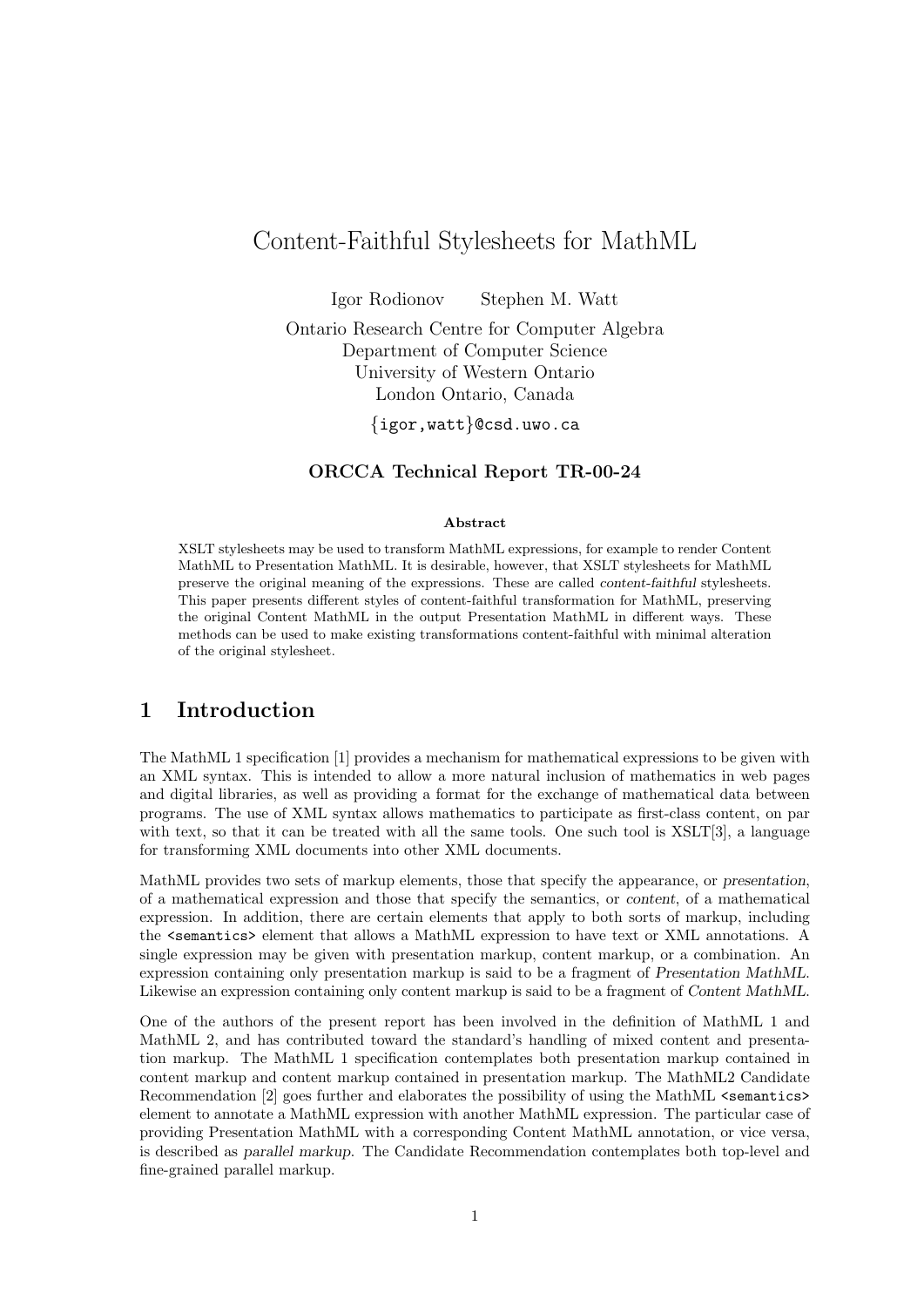In the MathML 2 Candidate Recommendation we observe that notational stylesheets may be used to provide a specific notation for the display of Content MathML. We also note that, in the implementation of such stylesheets, there will be a temptation to produce Presentation MathML output that loses track of its Content MathML origin.

Under many circumstances, such transformations that lose track of the original expression semantics will be undesirable. The simplest example is when an expression is ambiguous: Does the expression  $J_{\alpha}$  refer to a Bessel function or to an angular momentum vector? We do not know, unless the original Content MathML is retained. A second example is given by the scenario of a mathematical display editor that displays mathematical expressions according to some notational style sheet. When a subexpression of the displayed presentation expression is selected, it is necessary to find the corresponding content subexpression.

To deal with situations such as this, we define a content-faithful transformation as one that retains the original content in parallel markup. In the MathML 2 Candidate Recommendation, we suggest that tools that support MathML should be content-faithful when possible.

This article shows techniques to write content-faithful XSLT stylesheets. We take a simple example and give a detailed explanation of three different approaches to content-faithful transformation. These approaches may be applied after the fact to existing stylesheets to make them content-faithful while requiring only minimal modifications to the original code.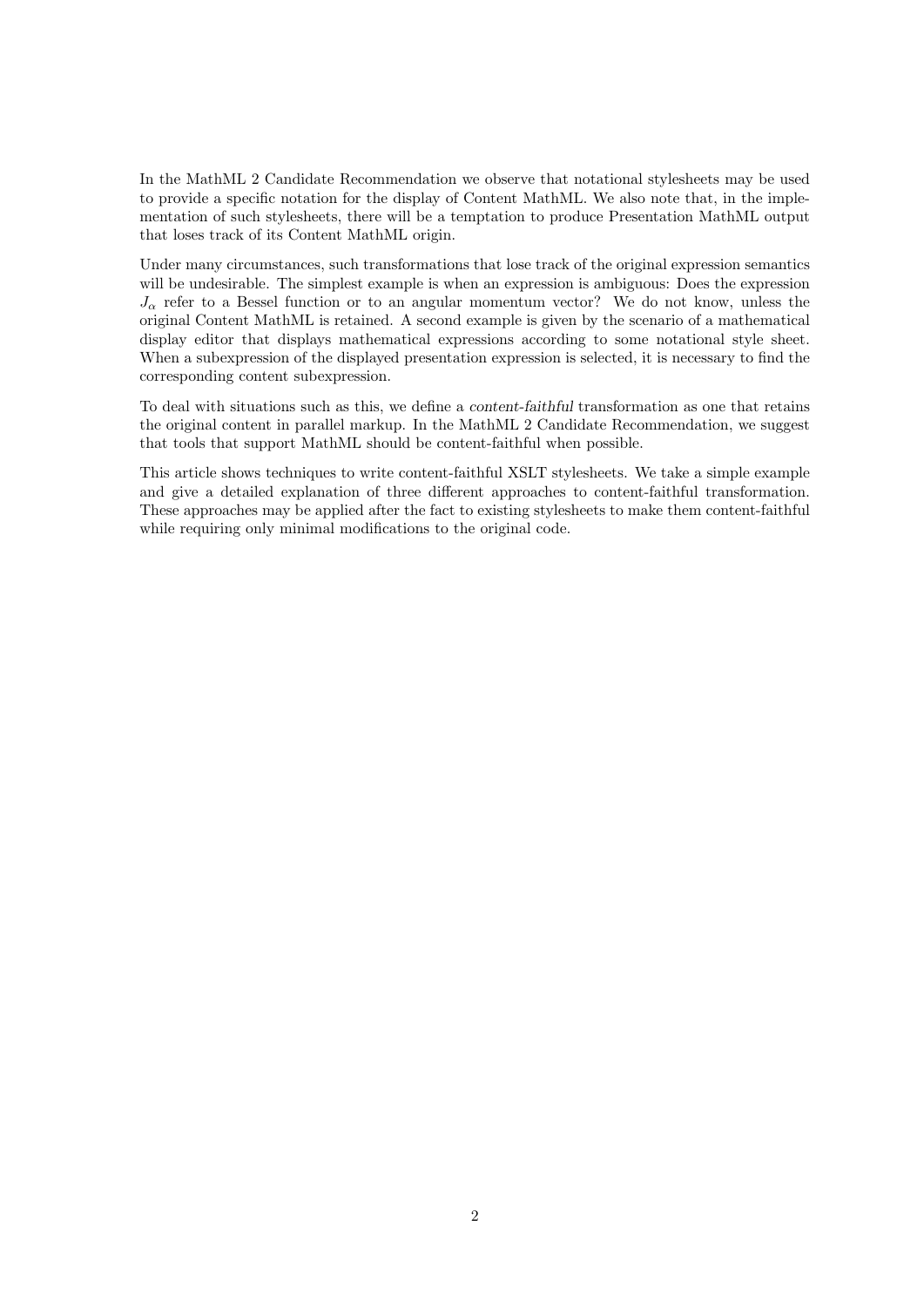## 2 A Simple Transformation Problem

#### 2.1 Definition

To be as clear as possible, we work with a simple transformation problem. This will keep the examples from being cluttered with too many details. We will use this example to illustrate general techniques to convert a presentation-only transformation to various forms of content-faithful transformations.

For the illustrative examples we restrict our attention to transformations that accept Content MathML satisfying the following grammar:

```
\n
$$
CExpr ::= Cleaf
$$
\n   | \n    $\langle \text{apply} \rangle \, \text{COp} \, \text{CExpr} \, \text{CExpr} \, \langle \text{apply} \rangle$ \n
```
\n\n $CEaf ::= \langle \text{cn} \rangle \, \text{PCDATA} \, \langle \text{cn} \rangle$ \n | \n  $\langle \text{ci} \rangle \, \text{PCDATA} \, \langle \text{ci} \rangle$ \n

\n\n $\text{COp} ::= \langle \text{plus} \rangle$ \n | \n  $\langle \text{times} \rangle$ \n

The generated Presentation MathML will use the grammar:

 $PExpr ::= PLeaf$ |  $\langle$  =  $\langle$  =  $\rangle$  +  $\langle$  =  $\langle$   $\rangle$  +  $\langle$   $\rangle$  =  $\langle$   $\rangle$  =  $\langle$   $\rangle$  =  $\langle$   $\rangle$  =  $\langle$   $\rangle$  =  $\langle$   $\rangle$  =  $\langle$   $\rangle$  =  $\langle$   $\rangle$  =  $\langle$   $\rangle$  =  $\langle$   $\rangle$  =  $\langle$   $\rangle$  =  $\langle$   $\rangle$  =  $\langle$   $\rangle$  =  $\langle$   $\rangle$  =  $\langle$   $\rangle$  =  $PLeaf ::=$  <mn>  $PCDATA$  </mn>  $|\quad$  <mi>  $PCDATA$  </mi>  $POP ::= \leq \text{mo}>+\text{>no>}$ | <mo>\*</mo>

That is, we have an expression made up of nested binary sums and products of numbers and identifiers, and produce a fully parenthesized presentation using infix operators. A more realistic example, still restricted to sums and products, would allow n-ary operations and only use parentheses when necessary in the output.

We wish to transform the expression in the obvious way, i.e.

$$
\langle cn \rangle \alpha \langle cn \rangle \Rightarrow \langle mn \rangle \alpha \langle mn \rangle
$$
  
\n
$$
\langle ci \rangle \alpha \langle /ci \rangle \Rightarrow \langle mi \rangle \alpha \langle /mi \rangle
$$
  
\n
$$
\langle plus \rangle \Rightarrow \langle mo \rangle + \langle /mo \rangle
$$
  
\n
$$
\langle times \rangle \Rightarrow \langle mo \rangle * \langle /mo \rangle
$$
  
\n
$$
\langle apply \rangle \mu \alpha \beta \langle /apply \rangle \Rightarrow \langle minced \rangle \tau(\alpha) \tau(\mu) \tau(\beta) \langle /minced \rangle
$$

where  $\tau(\alpha)$  is the result of applying the transformation recursively to  $\alpha$ .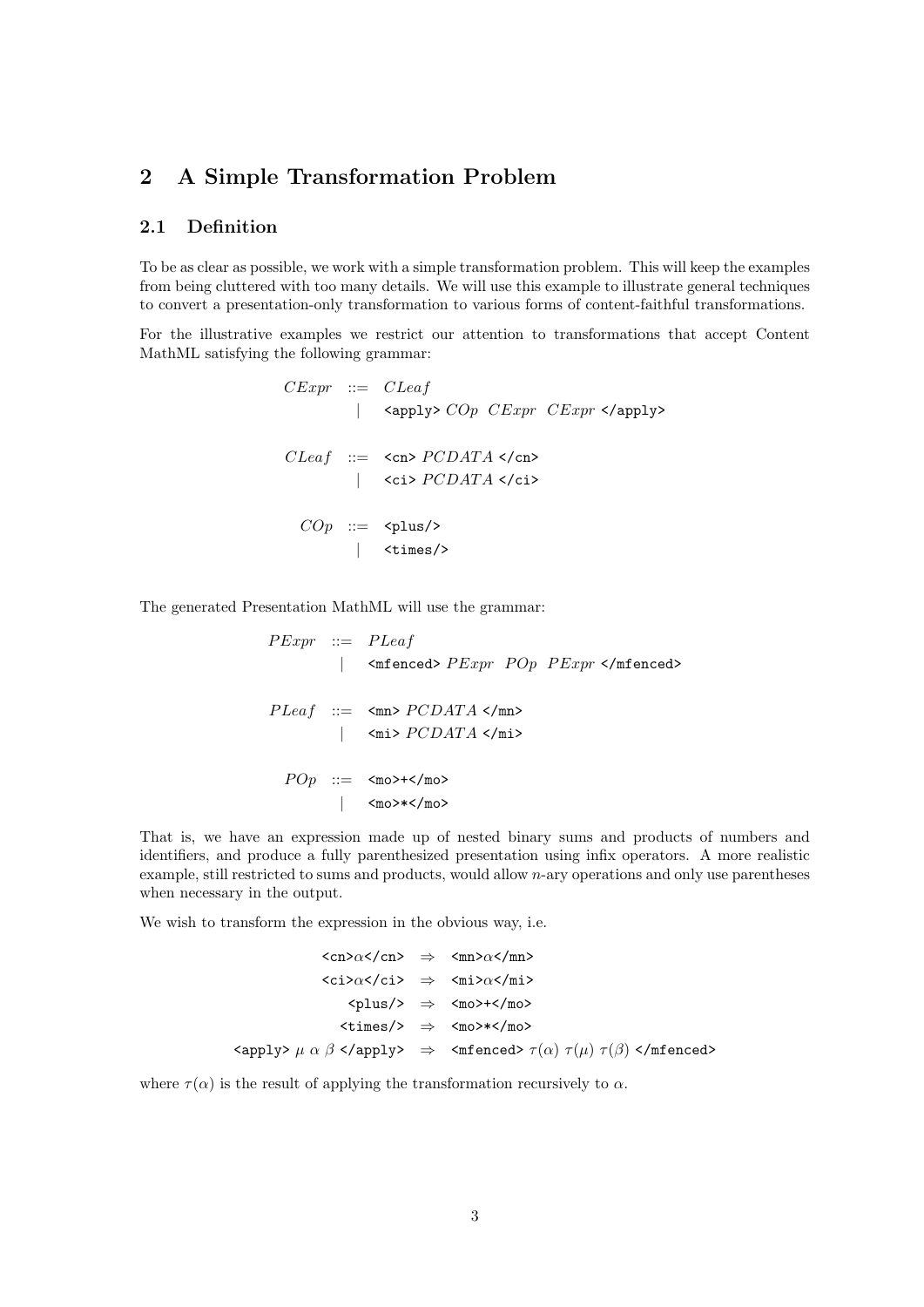#### 2.2 Example

We take as input the Content MathML expression

```
<apply>
  <times/>
  <apply> <plus/> <ci>a</ci> <cn>1</cn> </apply>
   <apply> <plus/> <ci>b</ci> <cn>2</cn> </apply>
</apply>
```
This should be transformed to the Presentation MathML expression

```
<mfenced>
  <mfenced> <mi>a</mi> <mo>+</mo> <mn>1</mn> </mfenced>
  <mo>*</mo>
   <mfenced> <mi>b</mi> <mo>+</mo> <mn>2</mn> </mfenced>
</mfenced>
```
#### 2.3 Stylesheet

The following is an XSLT stylesheet that implements the transformation specified in Section 2.1:

```
<xsl:stylesheet version="1.0" xmlns:xsl="http://www.w3.org/1999/XSL/Transform">
  <xsl:output method="xml" indent="yes"/>
  <xsl:template match="plus" > <mo>+</mo> </xsl:template>
   <xsl:template match="times"> <mo>*</mo> </xsl:template>
  <xsl:template match="cn">
     <mn><xsl:copy-of select="text()"/></mn>
  </xsl:template>
   <xsl:template match="ci">
     <mi><xsl:copy-of select="text()"/></mi>
  </xsl:template>
  <xsl:template match="apply">
      <mfenced>
          <xsl:apply-templates select="*[2]"/>
          <xsl:apply-templates select="*[1]"/>
          <xsl:apply-templates select="*[3]"/>
      </mfenced>
   </xsl:template>
</xsl:stylesheet>
```
As well as handling additional elements, a full converter would also need to have rules to copy attributes, insert parentheses where needed, etc.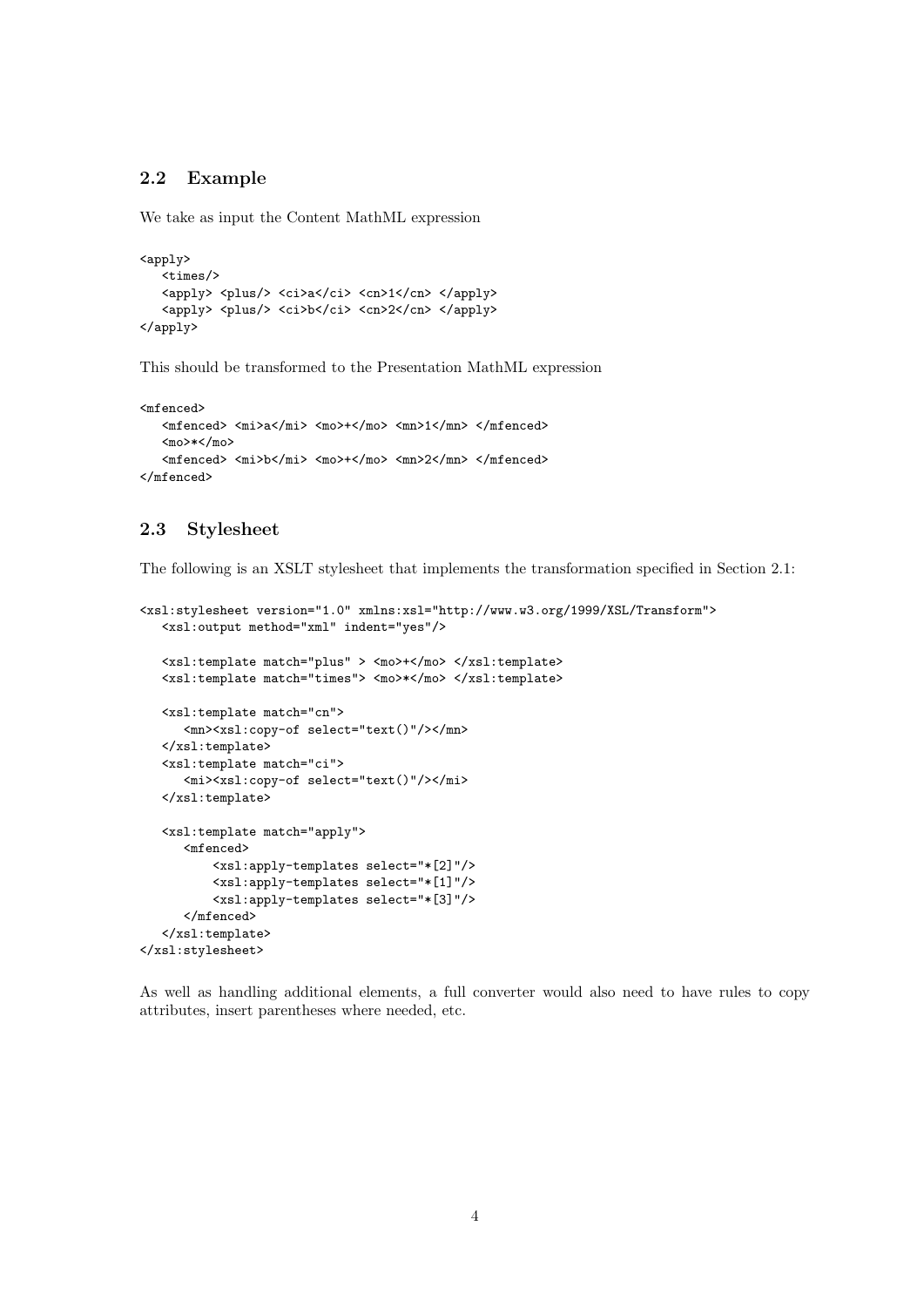## 3 Three Content-Faithful Styles

There are three main possibilities for the output of a content-faithful transformation:

- 1. top-level parallel markup
- 2. fine-grained parallel markup with recursion
- 3. fine-grained parallel markup with cross references.

We show the output that each of these would give for our example.

### 3.1 Top-Level Parallel Markup

The first of these, top-level parallel markup, would give the following output for the example of Section 2.2.

```
<semantics>
  <mfenced>
      <mfenced> <mi>a</mi> <mo>+</mo> <mn>1</mn> </mfenced>
      <mo>*</mo>
      <mfenced> <mi>b</mi> <mo>+</mo> <mn>2</mn> </mfenced>
   </mfenced>
   <annotation-xml encoding="MathML-Content">
      <apply>
         <times/>
         <apply> <plus/> <ci>a</ci> <cn>1</cn> </apply>
         <apply> <plus/> <ci>b</ci> <cn>2</cn> </apply>
      </apply>
   </annotation-xml>
</semantics>
```
This provides the original Content MathML for the whole expression, but not for the subexpressions. For that, one must use one of the fine-grained parallel markup alternatives.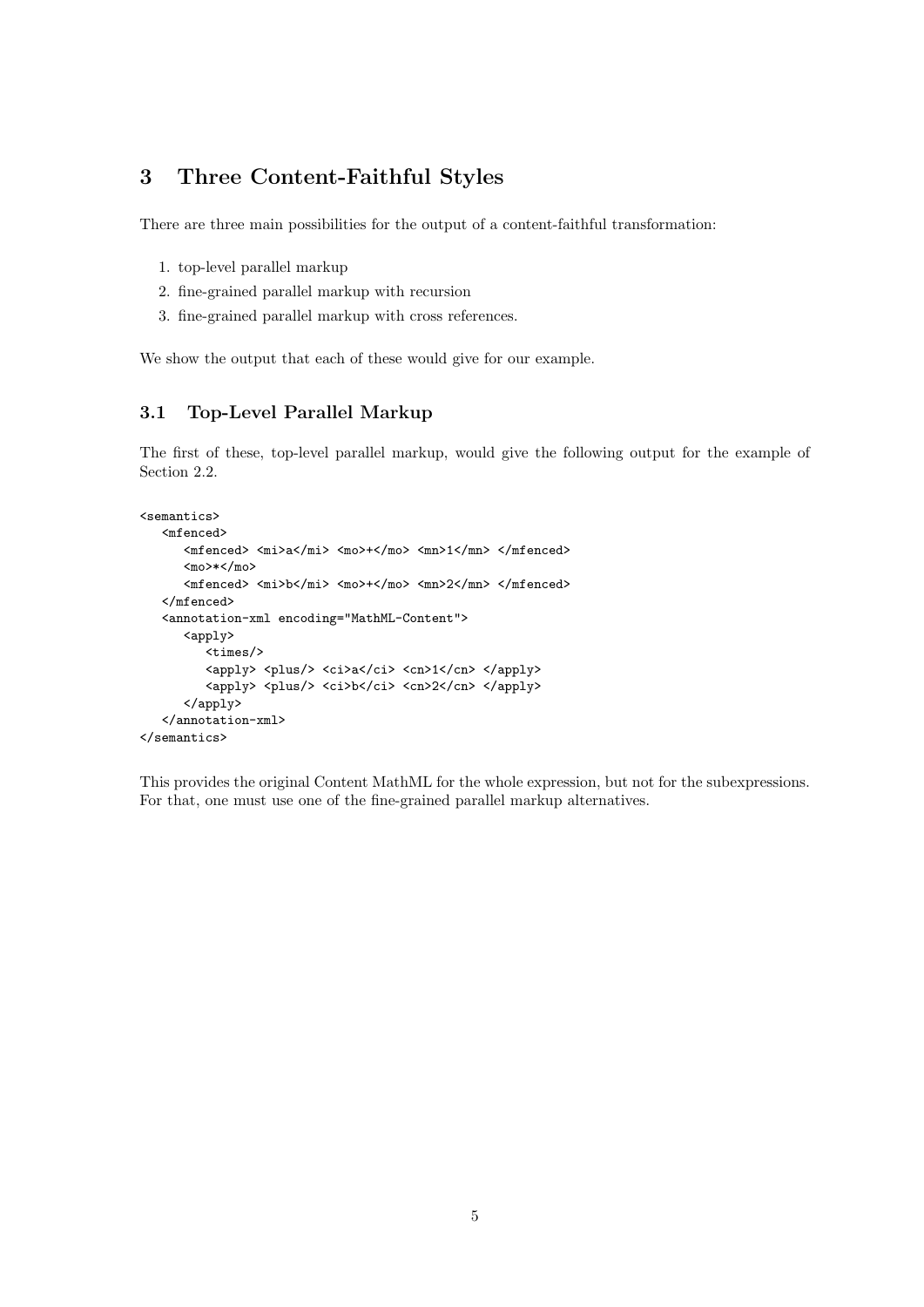#### 3.2 Fine-Grained Parallel Markup with Recursion

For fine-grained parallel markup with recursion, each Presentation node is annotated with the corresponding Content MathML. For the example of Section 2.2, the fine-grained parallel markup with recursion would be as follows:

```
<semantics>
   <mfenced>
      <semantics>
         <mfenced>
             <semantics>
                <sub>mi</sub> > a < /mi</sub></sub>
                <annotation-xml encoding="MathML-Content"> <ci>a</ci> </annotation-xml>
             </semantics>
             <semantics>
                <sub>mo</sub> < /mo></sub>
                <annotation-xml encoding="MathML-Content"> <plus/> </annotation-xml>
             </semantics>
             <semantics>
                <sub>mn</sub>>1</sub></>mn</sub>
                <annotation-xml encoding="MathML-Content"> <cn>1</cn> </annotation-xml>
             </semantics>
         </mfenced>
          <annotation-xml encoding="MathML-Content">
             <apply> <plus/> <ci>a</ci> <cn>1</cn> </apply>
          </annotation-xml>
      </semantics>
      <semantics>
         <mo>*/mo>
         <annotation-xml encoding="MathML-Content"> <times/> </annotation-xml>
      </semantics>
      <semantics>
         <mfenced>
            <semantics>
                <mi>b</mi>
                <annotation-xml encoding="MathML-Content"> <ci>b</ci> </annotation-xml>
            </semantics>
             <semantics>
                <mo>+</mo>
                <annotation-xml encoding="MathML-Content"> <plus/> </annotation-xml>
             </semantics>
             <semantics>
                <mn>2</mn>
                <annotation-xml encoding="MathML-Content"> <cn>2</cn> </annotation-xml>
            </semantics>
         </mfenced>
          <annotation-xml encoding="MathML-Content">
            <apply> <plus/> <ci>b</ci> <cn>2</cn> </apply>
         \frac{2}{\tan \theta}</semantics>
   </mfenced>
   <annotation-xml encoding="MathML-Content">
      <apply>
         <times/>
         <apply> <plus/> <ci>a</ci> <cn>1</cn> </apply>
         <apply> <plus/> <ci>b</ci> <cn>2</cn> </apply>
      </apply>
   </annotation-xml>
</semantics>
```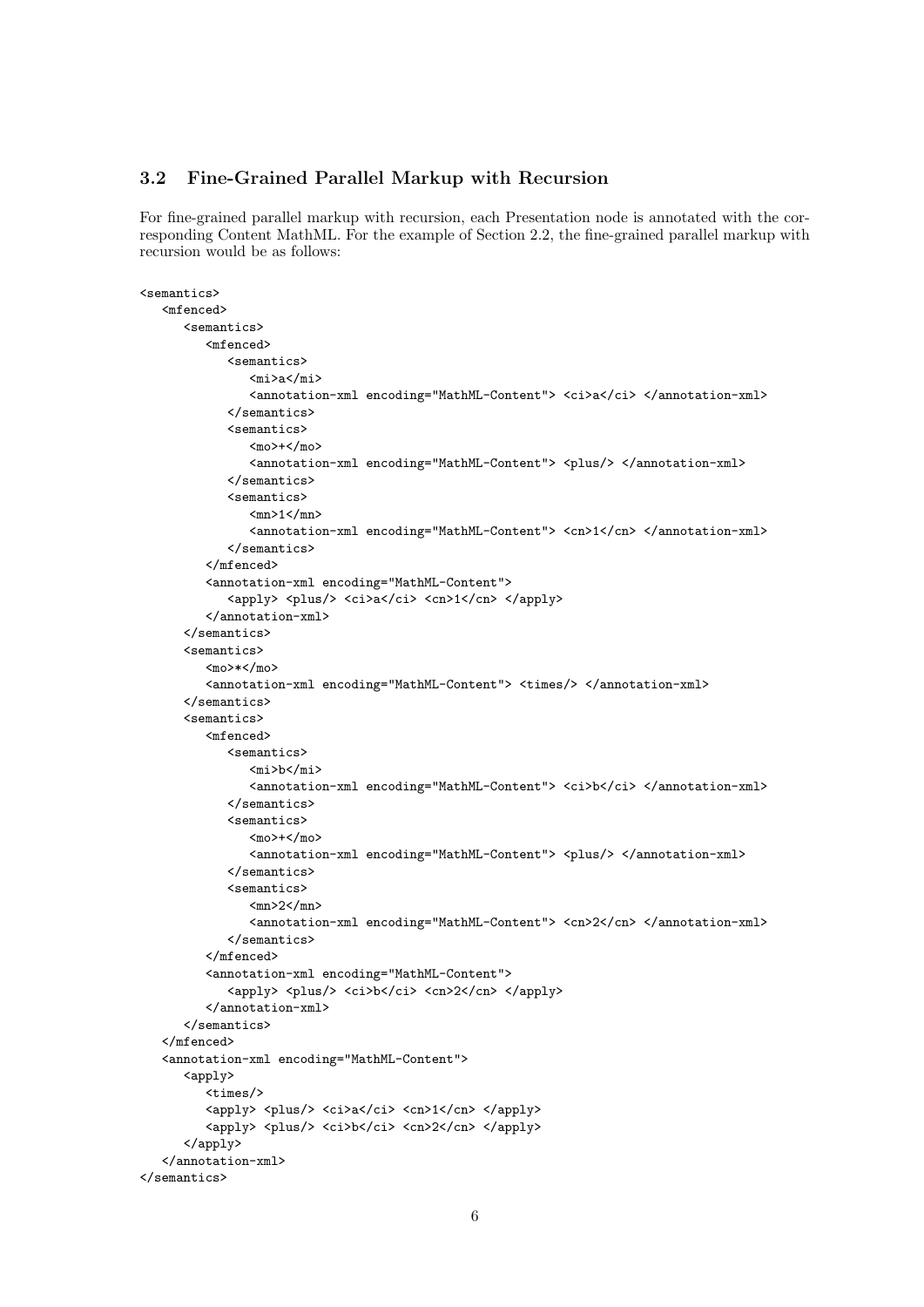This method involves repetition, for example the Content MathML for all leaf expressions is repeated at each level from the leaf to the root. To avoid this repetition, we use fine-grained parallel markup with cross references.

#### 3.3 Fine-Grained Parallel Markup with Cross References

Fine-grained parallel markup with cross references uses only one instance of the Content MathML expression. Its sub-parts are connected to the Presentation MathML subexpressions via cross references. For our example of Section 2.2, the markup would be:

```
<semantics>
   <mfenced xref="L0">
      <mfenced xref="L2">
         <mi xref="L4">a</mi> <mo xref="L3">+</mo> <mn xref="L5">1</mn>
      </mfenced>
      <mo xref="L1">*</mo>
      <mfenced xref="L6">
         <mi xref="L8">b</mi> <mo xref="L7">+</mo> <mn xref="L9">2</mn>
      </mfenced>
  </mfenced>
   <annotation-xml encoding="MathML-Content">
      <apply id="L0">
         <times id="L1"/>
         \langleapply id="L2"> \langleplus id="L3"/> \langleci id="L4">a\langle/ci> \langlecn id="L5">1</cn> \langle/apply>
         <apply id="L6"> <plus id="L7"/> <ci id="L8">b</ci> <cn id="L9">2</cn> </apply>
      </apply>
   </annotation-xml>
</semantics>
```
Note that the id attributes are placed on the annotating Content MathML, and not on the annotated Presentation MathML. This is the opposite of the example in the Candidate Recommendation. Both are legitimate MathML, but the way we have shown here is more natural for output generated from the Content MathML expression.

This form of fine-grained parallel markup can assume that the input already has id attributes on the elements of interest, and generate xref attributes on the corresponding generated Present elements. Alternatively, if it is desired to cross-link all nodes, a first pass stylesheet can place generated id attributes on elements that do not have an id already.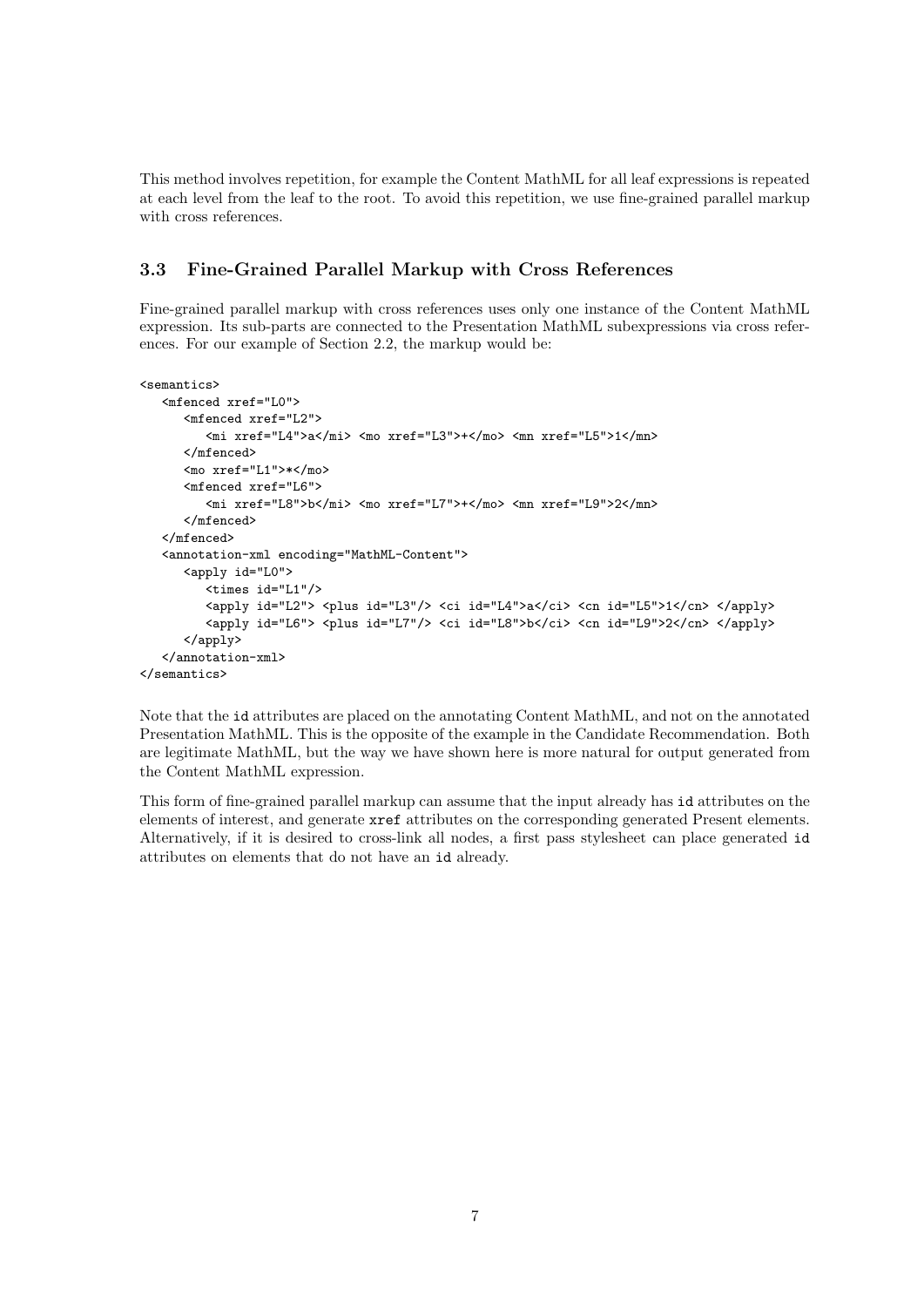## 4 Stylesheets for the Three Approaches

We show modified stylesheets that implement content-faithful versions of the transformation for our simple example. Each section shows the stylesheet for one of the content-faithful transformation styles.

### 4.1 Top-Level Parallel Markup

We can obtain top-level parallel markup by adding one template for the root node to our original style sheet of Section 2.3". The new template, specified by  $match="/",$  generates a  $\leq$  semantics> element with the two children. The first child is the result of applying the original Content to Presentation transformations to the Content MathML input. The second child is an  $\zeta$  annotation-xml> element containing a copy of the original Content MathML.

```
<xsl:stylesheet version="1.0" xmlns:xsl="http://www.w3.org/1999/XSL/Transform">
   <xsl:output method="xml" indent="yes"/>
```

```
\langle!-- New rule -->
   <xsl:template match="/">
      <semantics>
         <xsl:apply-templates/>
         <annotation-xml encoding="MathML-Content">
            <xsl:copy-of select="."/>
         </annotation-xml>
      </semantics>
  </xsl:template>
  \langle!-- Old rules -->
  <xsl:template match="plus" > <mo>+</mo> </xsl:template>
  <xsl:template match="times"> <mo>*</mo> </xsl:template>
  <xsl:template match="cn">
      <mn><xsl:copy-of select="text()"/></mn>
   </xsl:template>
   <xsl:template match="ci">
      <mi><xsl:copy-of select="text()"/></mi>
   </xsl:template>
  <xsl:template match="apply">
      <mfenced>
          <xsl:apply-templates select="*[2]"/>
          <xsl:apply-templates select="*[1]"/>
          <xsl:apply-templates select="*[3]"/>
      </mfenced>
   </xsl:template>
</xsl:stylesheet>
```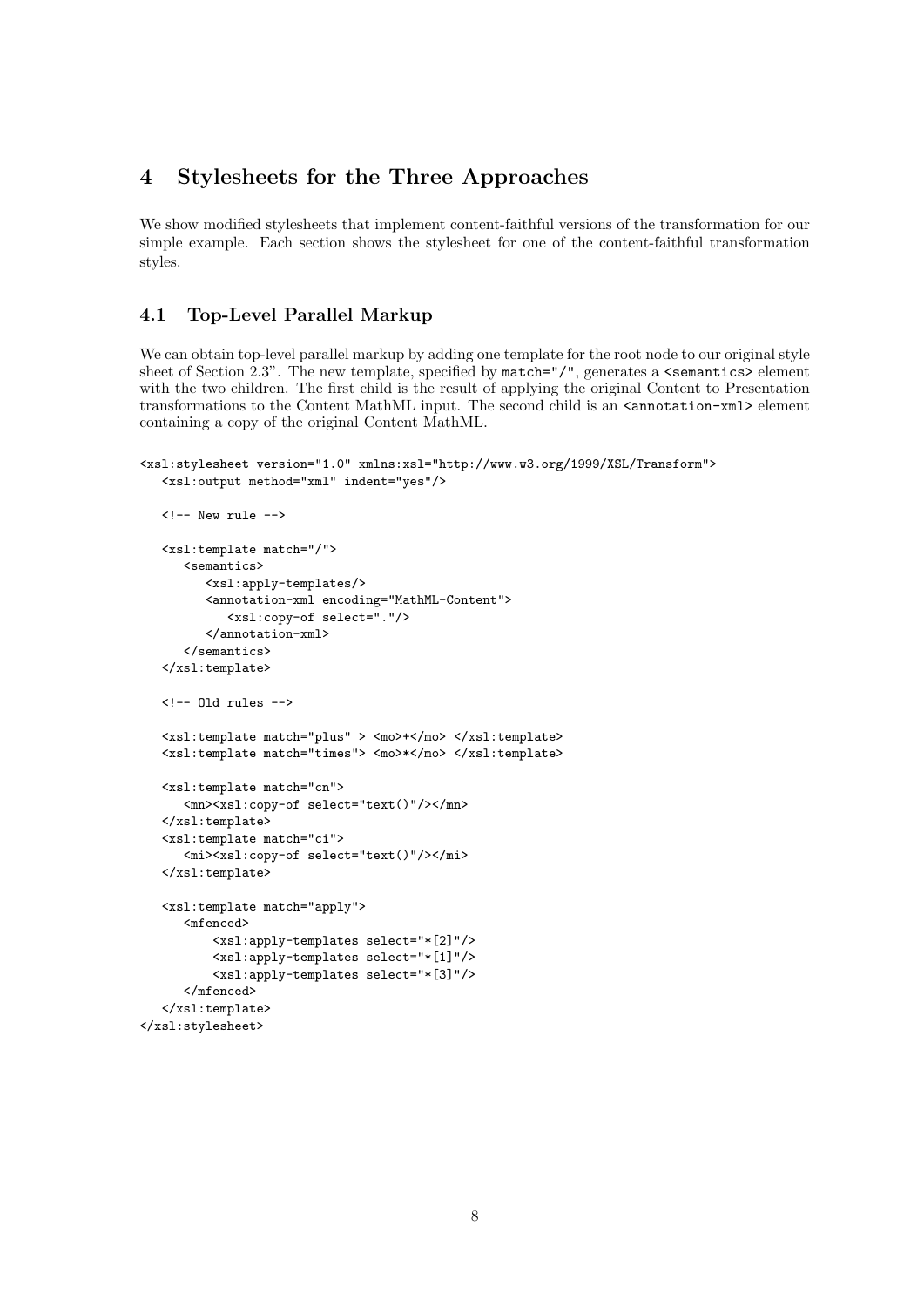#### 4.2 Fine-Grained Parallel Markup with Recursion

Fine-grained parallel markup with recursion may be obtained simply using XSLT modes. We do this by adding two templates to the original stylesheet and defining two modes: xform and semantics.

The xform mode performs the all transformations of the original stylesheet. However, whenever these rules apply transformation templates recursively the do so in semantics mode.

The semantics mode uses our new rule that matches all elements. This rule does the same transformation at each interior node that the rule for the root node does in top-level parallel markup: It generates a **semantics** element with two children. The first child is the result of applying the Content to Presentation transformations to the Content MathML node (in mode xform). The second child retains the original Content MathML node in an  $\alpha$  annotation-xml> element.

```
<xsl:stylesheet version="1.0" xmlns:xsl="http://www.w3.org/1999/XSL/Transform">
   <xsl:output method="xml" indent="yes"/>
  \langle!-- New rules -->
   <xsl:template match="/">
       <xsl:apply-templates select="." mode="semantics"/>
   </xsl:template>
   <xsl:template match="/|*" mode="semantics">
      <semantics>
         <xsl:apply-templates select="." mode="xform"/>
         <annotation-xml encoding="MathML-Content">
            <xsl:copy-of select="."/>
         </annotation-xml>
      </semantics>
   </xsl:template>
  <!-- Old rules, with modes added -->
   <xsl:template match="plus" mode="xform"> <mo>+</mo> </xsl:template>
   <xsl:template match="times" mode="xform"> <mo>*</mo> </xsl:template>
   <xsl:template match="cn" mode="xform">
      <mn><xsl:copy-of select="text()"/></mn>
   </xsl:template>
   <xsl:template match="ci" mode="xform">
      <mi><xsl:copy-of select="text()"/></mi>
   </xsl:template>
   <xsl:template match="apply" mode="xform">
      <mfenced>
          <xsl:apply-templates select="*[2]" mode="semantics"/>
          <xsl:apply-templates select="*[1]" mode="semantics"/>
          <xsl:apply-templates select="*[3]" mode="semantics"/>
      </mfenced>
   </xsl:template>
</xsl:stylesheet>
```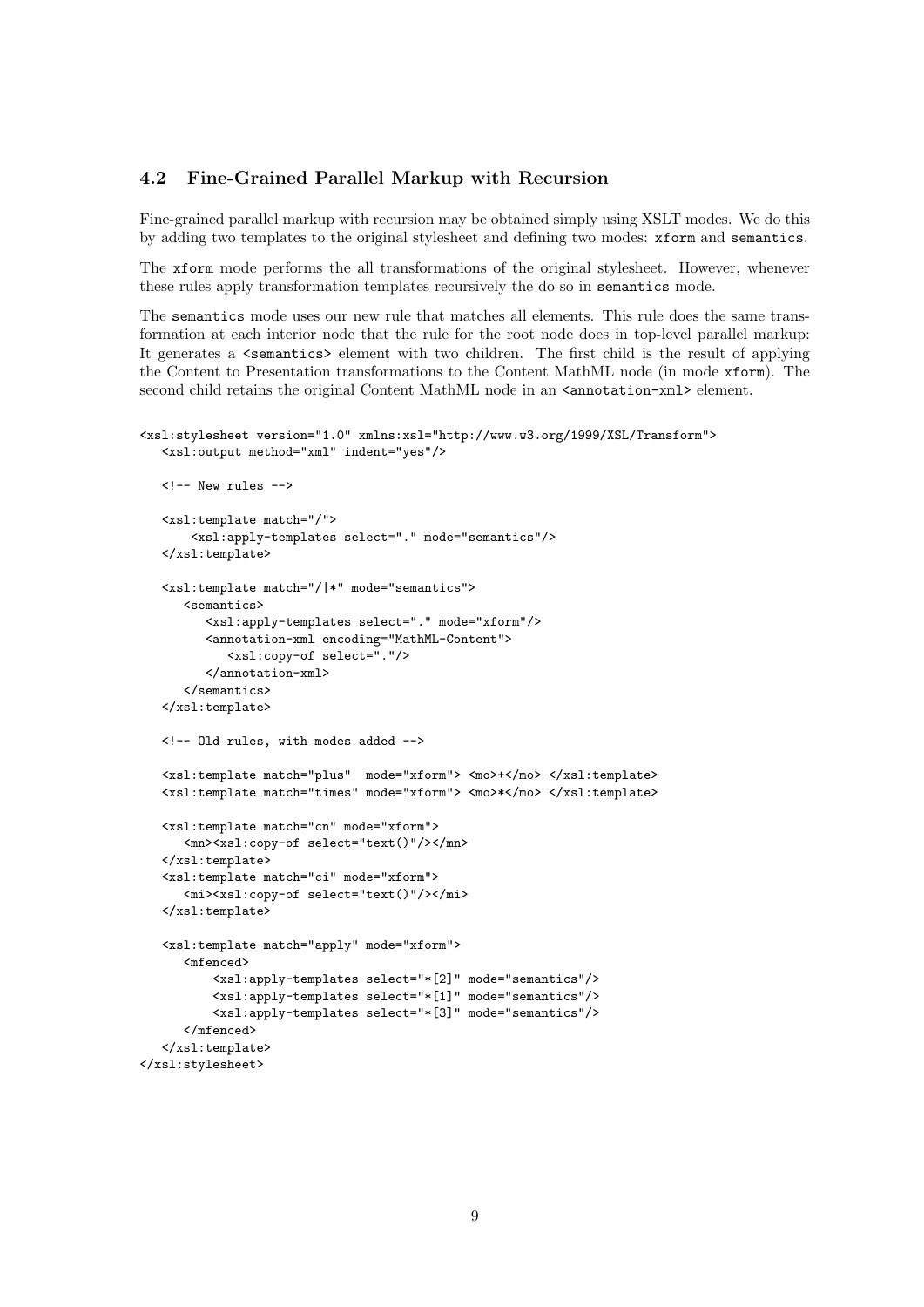#### 4.3 Fine-Grained Parallel Markup with Cross-References

For many applications the original Content MathML will not already have id attributes on the elements. We therefore first present a stylesheet that may be used to paint generated id values on all elements. Secondly, we present a stylesheet that generates fine-grained parallel markup that uses whatever id attributes are on the tree. Finally we present a method to simplify the resulting output.

#### 4.3.1 Generating Id Attributes

The following stylesheet generates id attributes on all element nodes, and copies through text and attributes.

```
<xsl:stylesheet version="1.0" xmlns:xsl="http://www.w3.org/1999/XSL/Transform">
   <xsl:output method="xml" indent="yes"/>
  <xsl:template match="/|*|@*">
      <xsl:copy>
            <xsl:attribute name="id">
               <xsl:value-of select="generate-id()"/>
            </xsl:attribute>
         <xsl:apply-templates select="*|@*|text()"/>
      </xsl:copy>
   </xsl:template>
```

```
</xsl:stylesheet>
```
The output of the generate-id function will depend on the XSLT implementation. Using the  $XT[4]$ XSLT processor, this stylesheet gives the following output when applied to our example input.

```
<apply id="N1">
  <times id="N3"/>
  <apply id="N6"> <plus id="N8"/> <ci id="N10">a</ci> <cn id="N13">1</cn> </apply>
   <apply id="N17"> <plus id="N19"/> <ci id="N21">b</ci> <cn id="N24">2</cn> </apply>
</apply>
```
(In this and the following examples we have hand adjusted the output indentation and spacing for compactness.)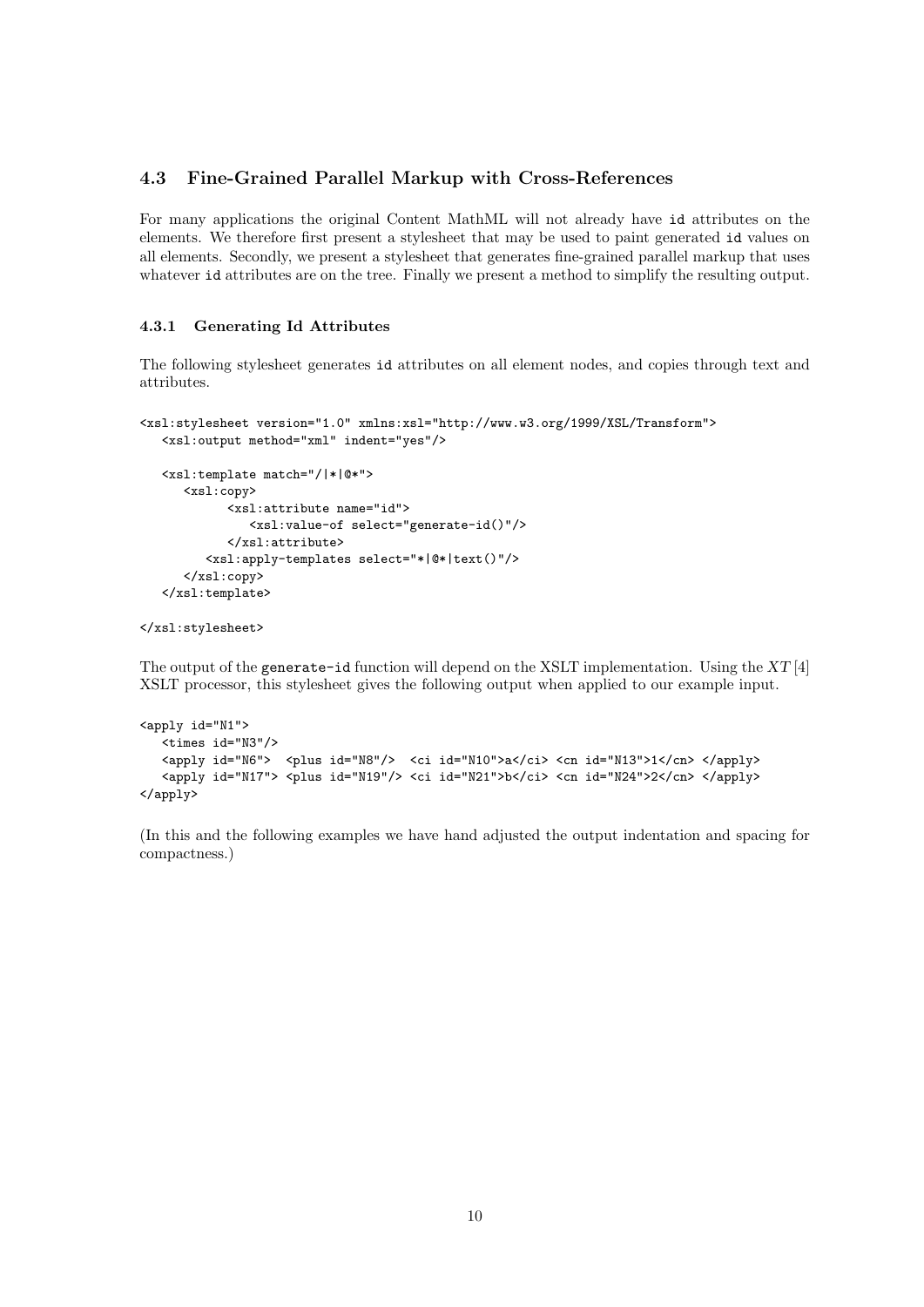#### 4.3.2 Generating Parallel Markup

The stylesheet below produces fine grained parallel markup with cross references. It uses a top-level semantics element containing the generated Presentation MathML and having the input Content MathML as an annotation. When a node of the input Content MathML has an id attribute, a corresponding xref is given in the generated Presentation MathML. As we did for recursive parallel markup, we use XSLT modes to preserve the form of the original rule set.

This stylesheet wraps each generated presentation node with an  $\langle m \rangle$  containing the xref attribute. It would be possible to place the  $xref$  attributes on the generated nodes ( $\langle \text{mfenced}\rangle$ ,  $\langle \text{mi}\rangle$ , etc), but this would involve heavily modify each rule of the original stylesheet and the the logical structure of the original transformation would be lost.

```
<xsl:stylesheet version="1.0" xmlns:xsl="http://www.w3.org/1999/XSL/Transform">
   <xsl:output method="xml" indent="yes"/>
  \left\langle \cdot \right\rangle -- New rules -->
   <xsl:template match="/">
      <semantics>
         <xsl:apply-templates select="." mode="xref"/>
         <annotation-xml encoding="MathML-Content">
            <xsl:copy-of select="."/>
         </annotation-xml>
      </semantics>
   </xsl:template>
   <xsl:template match="*" mode="xref">
      <xsl:choose>
         <xsl:when test="@id">
            <mrow xref="{@id}">
               <xsl:apply-templates select="." mode="xform"/>
            </mrow>
         </xsl:when>
         <xsl:otherwise>
               <xsl:apply-templates select="." mode="xform"/>
         </xsl:otherwise>
      </xsl:choose>
   </xsl:template>
  <!-- Old rules, with modes added -->
   <xsl:template match="plus" mode="xform"> <mo>+</mo> </xsl:template>
   <xsl:template match="times" mode="xform"> <mo>*</mo> </xsl:template>
   <xsl:template match="cn" mode="xform">
      <mn><xsl:copy-of select="text()"/></mn>
   </xsl:template>
   <xsl:template match="ci" mode="xform">
      <mi><xsl:copy-of select="text()"/></mi>
   </xsl:template>
   <xsl:template match="apply" mode="xform">
      <mfenced>
          <xsl:apply-templates select="*[2]" mode="xref"/>
          <xsl:apply-templates select="*[1]" mode="xref"/>
          <xsl:apply-templates select="*[3]" mode="xref"/>
      </mfenced>
   </xsl:template>
</xsl:stylesheet>
```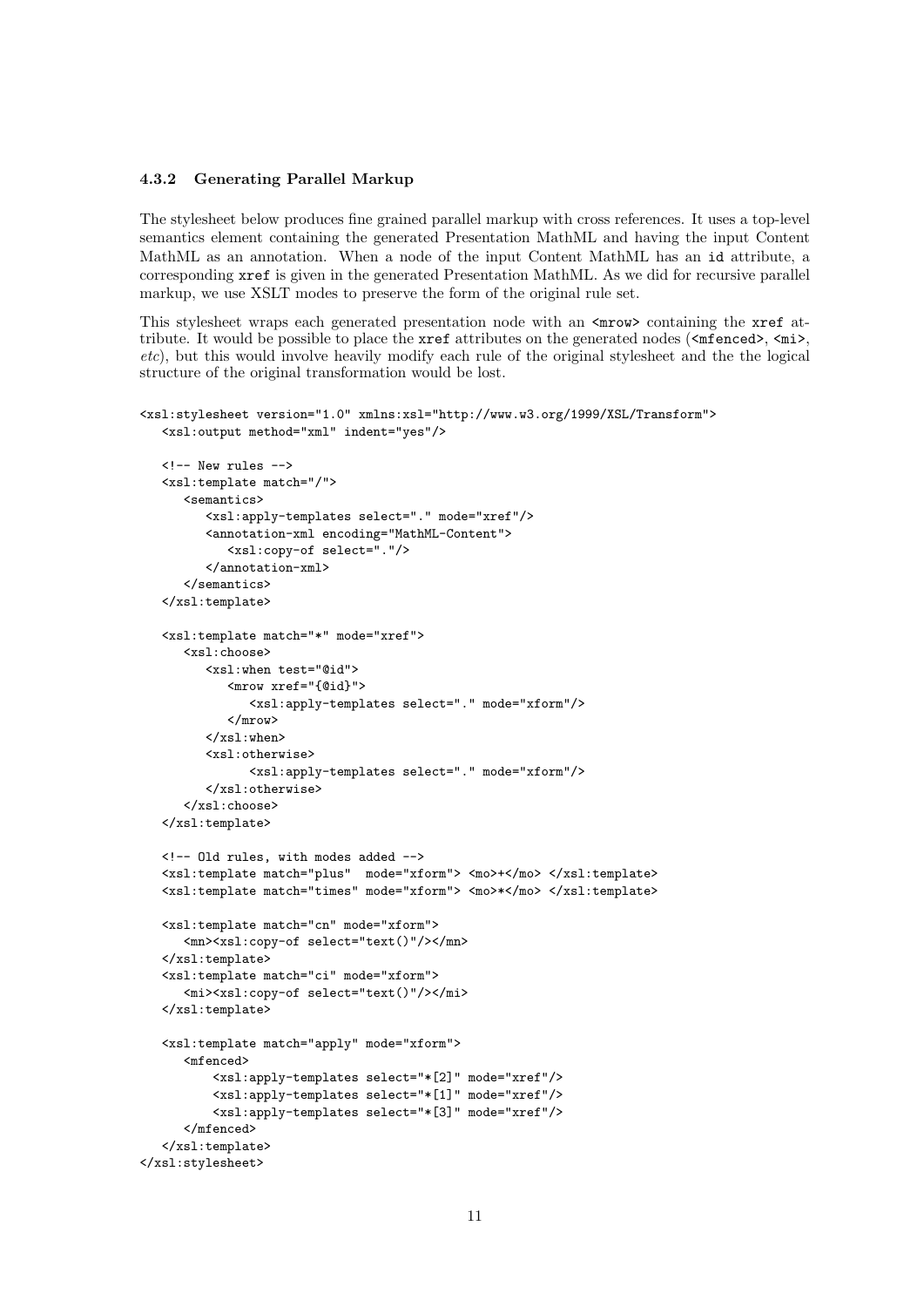This stylesheet gives the following output for our example.

```
<semantics>
   <mrow xref="N1"> <mfenced>
      <mrow xref="N6"> <mfenced>
         <mrow xref="N10"> <mi>a</mi> </mrow>
         <mrow xref="N8"> <mo>+</mo> </mrow>
         <mrow xref="N13"> <mn>1</mn> </mrow>
      </mfenced> </mrow>
      <mrow xref="N3"> <mo>*</mo> </mrow>
      <mrow xref="N17"> <mfenced>
         <mrow xref="N21"> <mi>b</mi> </mrow>
         <mrow xref="N19"> <mo>+</mo> </mrow>
         \langle mrow \; xref="N24" > \langle mn>2\langle mn> \; \langle mrow \rangle\langle/mfenced> \langle/mrow>
   </mfenced> </mrow>
   <annotation-xml encoding="MathML-Content">
      <apply id="N1">
         <times id="N3"/>
         <apply id="N6"> <plus id="N8"/> <ci id="N10">a</ci><cn id="N13">1</cn></apply>
         <apply id="N17"><plus id="N19"/><ci id="N21">b</ci><cn id="N24">2</cn></apply>
      </apply>
   </annotation-xml>
\langle/semantics>
```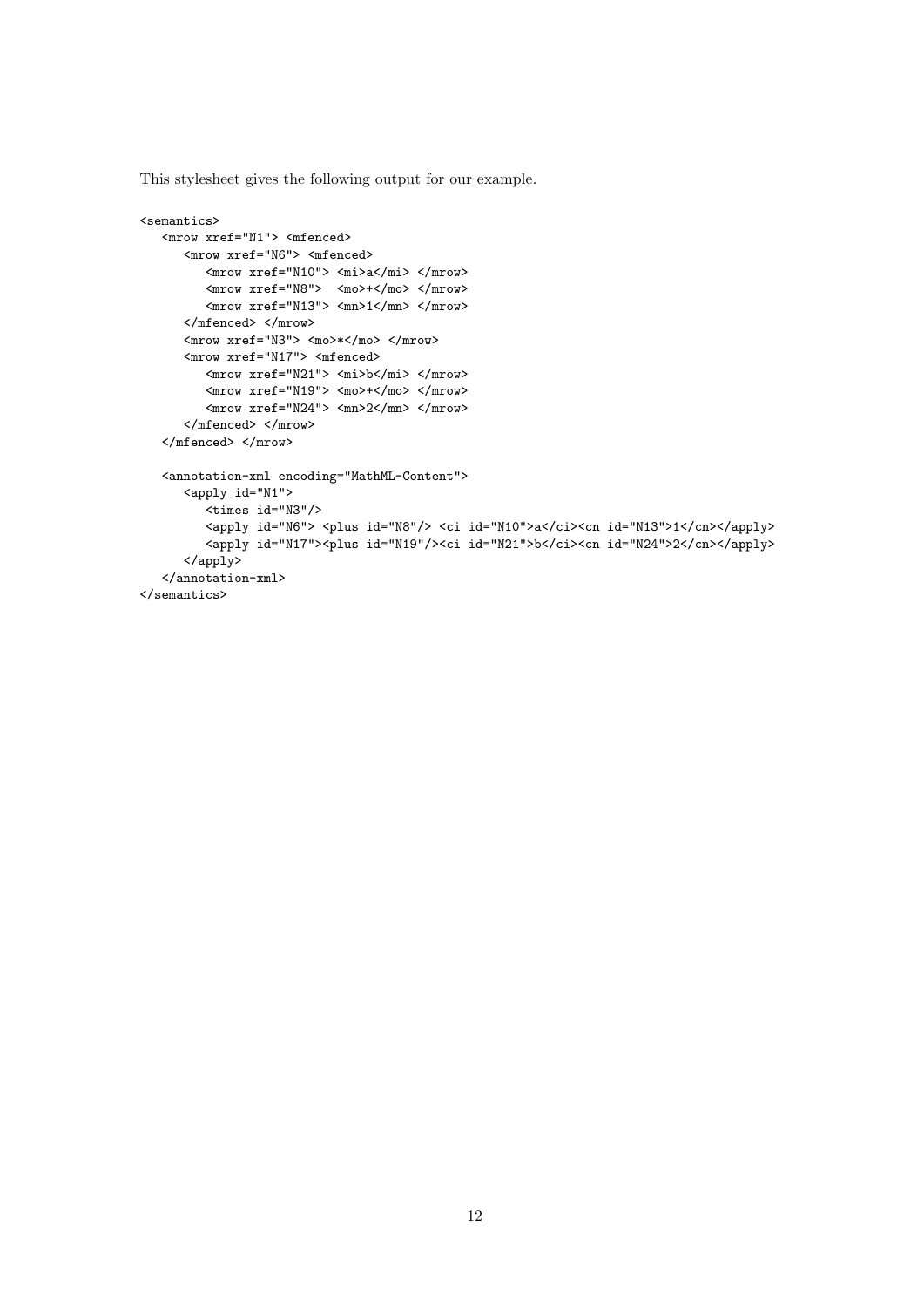#### 4.3.3 Simplified Output

If it is desired to place the xref attributes directly on the generated Presentation elements, then this may be achieved with an additional pass.

In order to avoid confusion with any  $\langle m \rangle$  elements that may have been in the original input, we assume that the transformation stylesheet instead generates some application-specific element to contain the xref attributes. Here we denote this element as  $\langle app: xref-holder \rangle$ . In this case, the second template of the preceding stylesheet would be replaced with

```
<xsl:template match="*" mode="xref">
   <xsl:choose>
      <xsl:when test="@id">
         <app:xref-holder xref="{@id}">
            <xsl:apply-templates select="." mode="xform"/>
         </app:xref-holder>
      </xsl:when>
      <xsl:otherwise>
            <xsl:apply-templates select="." mode="xform"/>
      </xsl:otherwise>
   </xsl:choose>
</xsl:template>
```
With this modification to the transforming stylesheet, we may use the following clean-up stylesheet to move the xref attributes to the desired Presentation MathML elements.

```
<xsl:stylesheet version="1.0"
  xmlns:xsl="http://www.w3.org/1999/XSL/Transform"
  xmlns:app="http://www.csd.uwo.ca/~watt/example-application" >
  <xsl:output method="xml" indent="yes"/>
  <xsl:template match="app:xref-holder">
         <xsl:apply-templates select="*">
            <xsl:with-param name="xref_val" select="@xref"/>
         </xsl:apply-templates>
  </xsl:template>
  <xsl:template match="/|*|@*">
      <xsl:param name="xref_val"/>
      <xsl:copy>
         <xsl:if test="$xref_val!=''">
            <xsl:attribute name="xref">
               <xsl:value-of select="$xref_val"/>
            </xsl:attribute>
         \langle xsl:if>
         <xsl:apply-templates select="*|@*|text()"/>
      </xsl:copy>
  </xsl:template>
```
</xsl:stylesheet>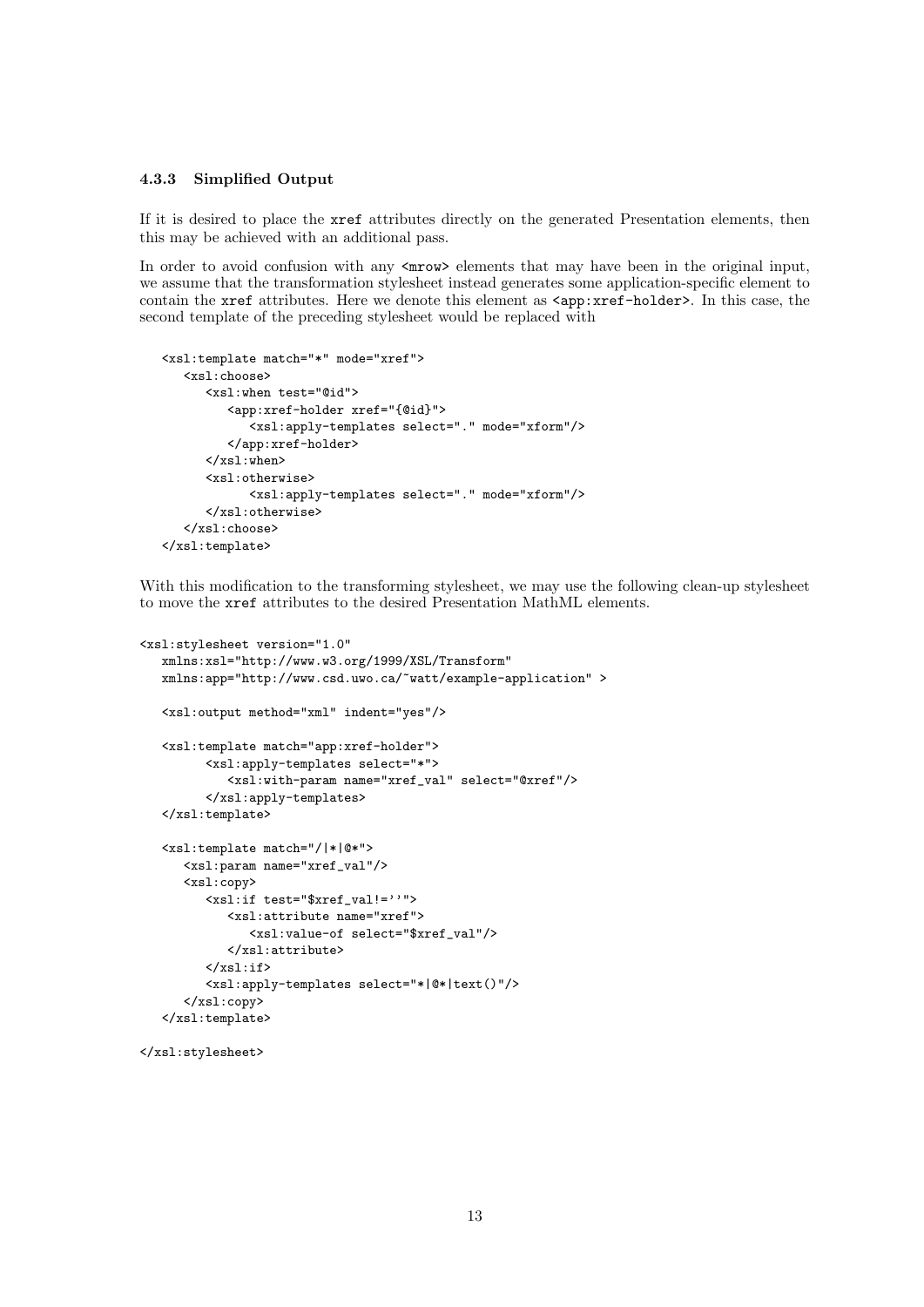With this, the output from our example becomes

```
<semantics>
   <mfenced xref="N1">
     <mfenced xref="N6">
         <mi xref="N10">a</mi> <mo xref="N8">+</mo> <mn xref="N13">1</mn>
     </mfenced>
     <mo xref="N3">*</mo>
      <mfenced xref="N17">
         <mi xref="N21">b</mi> <mo xref="N19">+</mo> <mn xref="N24">2</mn>
      </mfenced>
   </mfenced>
   <annotation-xml encoding="MathML-Content">
      <apply id="N1">
         <times id="N3"/>
         <apply id="N6"> <plus id="N8"/> <ci id="N10">a</ci><cn id="N13">1</cn></apply>
         <apply id="N17"><plus id="N19"/><ci id="N21">b</ci><cn id="N24">2</cn></apply>
      </apply>
   </annotation-xml>
</semantics>
```